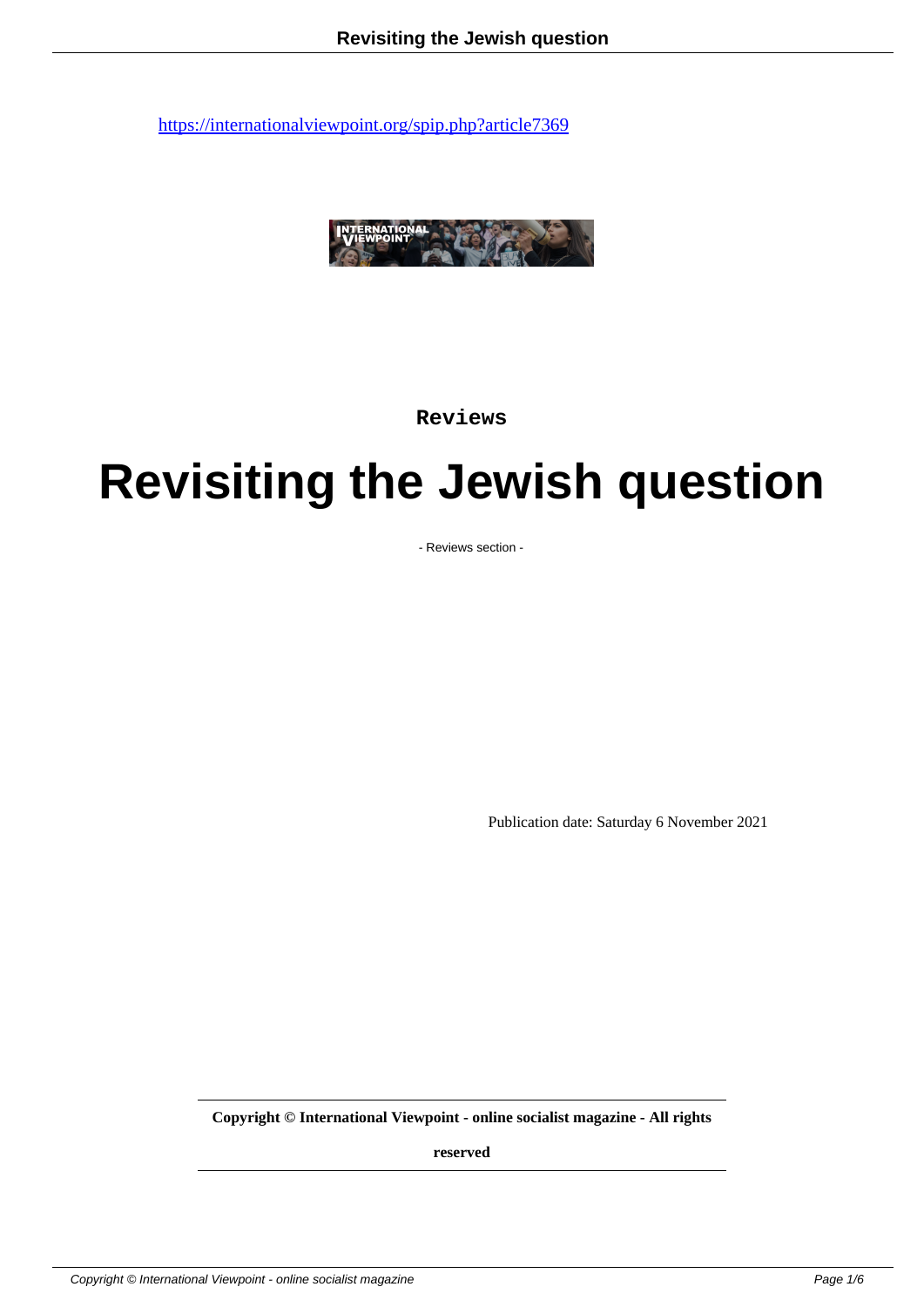**I once heard an anecdote about a Jewish comrade walking into his first meeting of a new socialist organization in the United States and asking a friend who the other Jews were in the room. The friend pointed out a handful of peopleabout a third, perhaps half of the roomto which the comrade responded, "This is the most** *goyische* [non-Jewish] socialist meeting I've ever seen."

Jews have always been insiders to Marxist efforts to understand and change the world; and Jewishness, understood as a set of motifs, as a theological and metaphysical tradition, and ultimately as a socio-political experience, has profoundly shaped Marxism. Enzo Traverso writes in the Preface to the Second Edition of The Jewish Question: History of a Marxist Debate, "Marxism and the Jews [are] not two separate entitiesa theory applied to an external object but two intimately intertwined subjects interacting in different and changing ways for more than a century" (pg. XI). Isaac Deutscher once said, "The Jewish heretic who transcends Jewry belongs to a Jewish tradition"; and so too, we may add, does the Jewish radical belong to a Marxist tradition that transcends Marxism be it Barnaby Raine's "Semitism," Daniel Kahn's "rootless cosmopolitan worldview," or Walter Benjamin's secularized Messianism.

This fact about the history of Marxism's development presents a contradiction: the contemporary [Left has taken a](https://salvage.zone/in-print/jewophobia-2/)n [important ta](https://salvage.zone/in-print/jewophobia-2/)[ck in recent years by embracing feminist standpoi](https://www.youtube.com/watch?v=lajx6ApuEwQ)nt epistemology and its emphasis on building political milieus inclusive of and indeed, shaped from the beginning by comrades of various oppressed identities to ensure their centrality in understanding and responding to questions of oppression. How is it possible, then, that a political tradition shaped so profoundly by Jews and Jewishness has struggled to develop a nimble critical theory of antisemitism under capitalism? As Traverso summarizes, "The history of the Marxist debate on the Jewish Question is the history of a misunderstanding" (pg. 216). How is it that save for a brief period of clarity during the reign of the German Nazis, Marxists have failed to notice, much less understand, the ongoing dialectical relationship between the bourgeois organization of political life on the one hand, and the prospering of political antisemitism on the other?

This question, which continues to haunt the Jewish Left today, animates Italian Marxist Enzo Traverso's dive into the history of Marxist thought on anti-Jewish oppression. Traverso completed the first manuscript of what would become The Jewish Question in 1989, just months before the fall of the Berlin Wall. It is structured as a chronological summary of various Marxist positions on the problem of antisemitism; and at the time of its first printing, it was understood as a continuation of the debate initiated by Marx, perhaps bookending the Marxist engagement with what Traverso has since dubbed "Jewish modernity." Three decades removed from the collapse of the Soviet Union, my experience of the book was more like that of a history book, cataloging the various ways in which Marxists of a bygone era sought to deal with the problems of anti-Jewish oppression and universal emancipation. Yet, with antisemitism on the rise globally, it was the arguments of Marxists from the late-19th century, and not Traverso's own reflections, which most immediately resembled the political environment on the Left today. It is this experience of seeing oneself and one's comrades in the discussions of the turn of the century with all the dramatic irony that the imminence of the Nazi holocaust brings to the debates that gives Traverso's intellectual history its critical weight.

In 1890, Frederick Engels, Karl Marx's longtime and closest collaborator, wrote an illuminating letter on antisemitism, which read in part, "Anti-Semitism betokens a [backward] culture, which is why it is found only in Prussia and Austria, and in Russia too. Anyone dabbling in anti-Semitism, either in England or in America, would simply be ridiculed, while in Paris the only impression created by M. Drumont's writingswittier by far than those of the German anti-Semiteswas that of a somewhat ineffectual flash in the pan." This statement was represe[ntative of the Marxist](https://www.marxists.org/archive/marx/works/1890/04/19.htm) position in two regards: first, Engels clearly denounced antisemitism, but he did so not as a matter of political program, but rather of modern sensibility. His boast at the end of the article that the antisemitic German press had mistaken him for a Jew reads like a lyric from Phil Ochs's "Love Me I'm a Liberal": Engels "feel[s] like [he's] almost a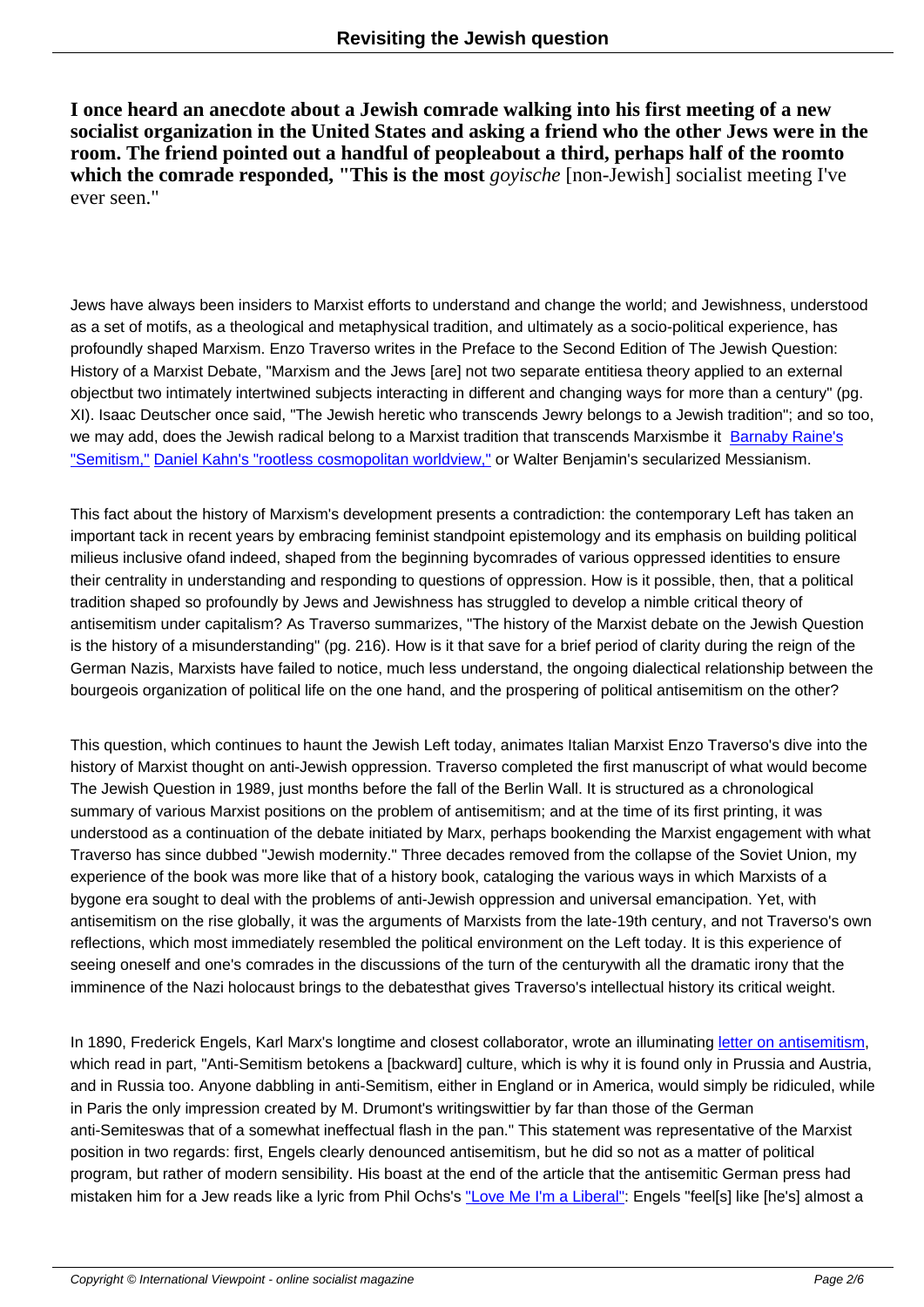Jew."

Second, the reason why opposition to antisemitism seemed a matter beneath the level of political program is that the political economy of the developed capitalist countries had shifted such that antisemitism, an ideology rooted in the feudal mode of production, could no longer find a material base. This claim, put to rest as a matter of history by the Nazi holocaust, is ironic on two accounts: one, because Engels himself had been an open antisemite earlier in his political career, calling Jews "the dirtiest of all races" in the aftermath of the revolutions of 1848 (pg. 26). And two, because just seven years later, the Dreyfus Affair in France would bring illusions of capitalism's tendency toward the assimilation of Jewish identities into the national body-politic crashing spectacularly down.

Despite history's quick correction to Engels' overly optimistic position, his dismissiveness at the absurdity of modern antisemitism equal parts vulgar materialist and idealist in its teleological rendering of historical progress remained popular in two settings: the developed economies of Western Europe and North America, and the core of the Russian Empire. In the former case, several decades of emancipation had "created a layer of 'state Jews' who were socially and politically conformist, defenders of a form of conservative liberalism...and who rejected any form of rebellion" (pg. XII).

The historic advancements in Jewish social standing and institutional access that these more assimilated communities experienced allowed them to view the rising tide of antisemitism as a far-away product of backward Russia. The liberatory effects that Engels ascribed to modernization had come to fruition; at least until they had not. As the wave of modern antisemitism reached the West in conjunction with the third wave of westward Jewish migration, even western Jews began to see that antisemites were simply not being laughed out of the room any longer, and began to organize in self-defense.

In Russia, the Engelsian position was held first and foremost by the Bolsheviks, who waged a fierce fight against all manners of Jewish nationalism and upheld the line that "Hatred towards the Jews persists only in those countries where slavery to the landowners and capitalists has created abysmal ignorance among the workers and peasants.... [It] is a survival of ancient feudal times." Even though the Bolsheviks adopted Engels' theoretical line, its political character was vastly different in precisely one of the backward economies where Engels believed antisemitism still held a material base. The Bolsheviks wage[d an active id](https://www.marxists.org/archive/lenin/works/1919/mar/x10.htm)eological fight against antisemitism and supported Jewish self-defense against the proto-fascist violence of the czarists. For Engels, in the West, such work was redundant.

Between Western Europe and Russia, a wide array of Marxist opinions on the Jewish question emerged that Traverso's book recapitulates. It was in these regions, namely central Europe and the Russian borderlands, where history clearly got away from Engels' pronouncements. For one, while Engels' understanding of antisemitism as a vestige of feudalism suggested that antisemitism would be a largely peasant phenomenon in the modern world. Yet Austria and the German Empire saw the rise of an antisemitic political movement with its roots first and foremost in the ranks of the middle class. Central European antisemitism was a modern phenomenon, more closely resembling the racism of modern colonialism than the Christian anti-Judaism of the Middle Ages. For another, these were the regions where legal emancipation or in the Russian case, gestures toward it had brought only antisemitic backlash, rather than the assimilation promised by the Western experience. Consequently, even those Marxists who maintained Engels' assimilationist politics had to develop alternative theories of assimilation that did not rely on a mythical social progress accompanying modernization.

On one end of the early spectrum of opinion, many Austrian Marxists saw the Jews as representatives of capital. They believed antisemitism to be either a fundamentally harmless form of proto-anti-capitalism or else a specter held up by the liberal bourgeoisie to pose as defenders of the oppressed. They were clear that the antisemitism of their society was no holdover from medieval Christianity, but rather a new phenomenon thriving within the crucible of rapid industrialization and colonialism; and yet they advocated a position of neither supporting nor opposing this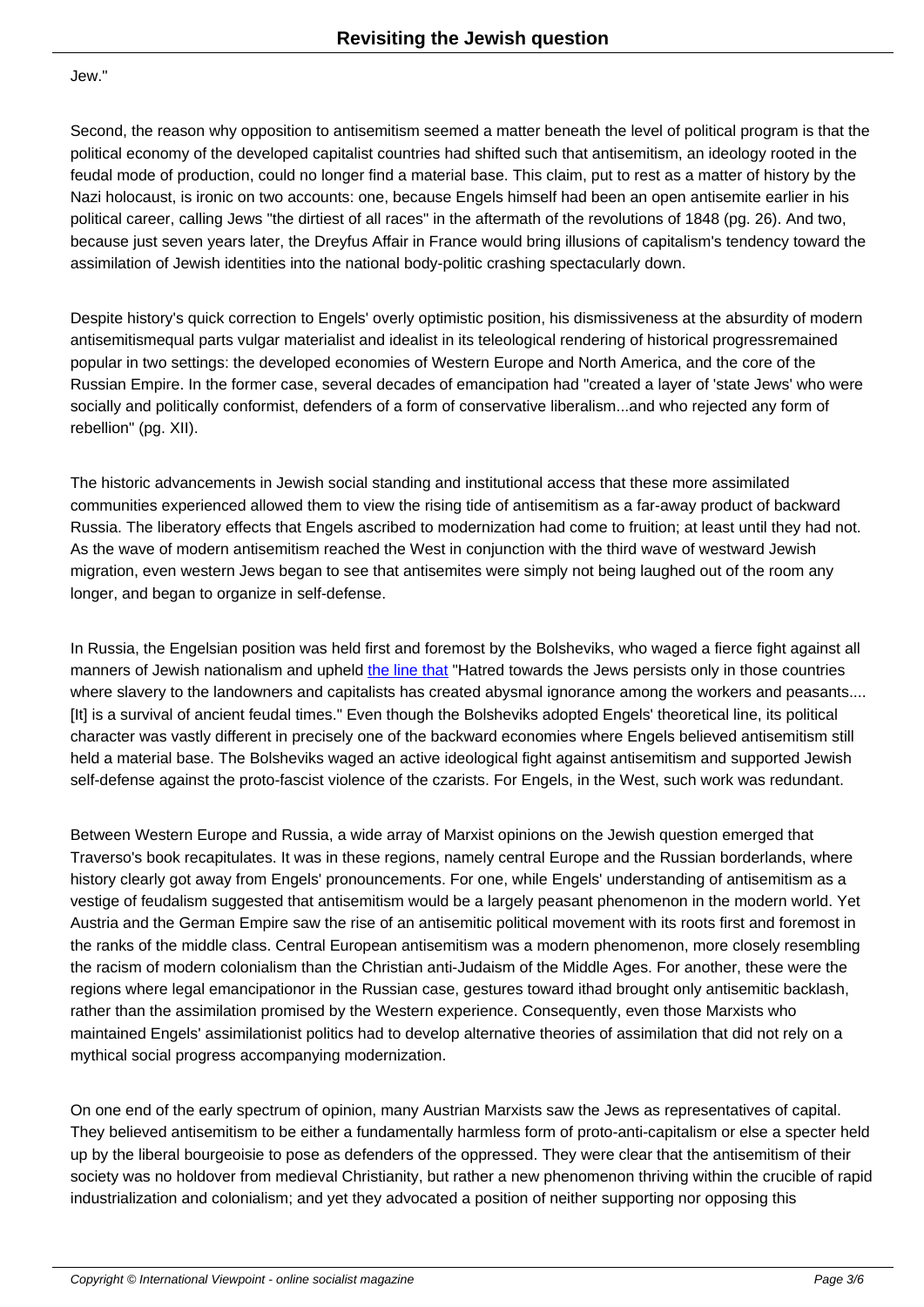as the workers' struggle was indifferent to the fate of so-called Jewish ca

On the other end of the spectrum, the Jewish nationalists of the Russian borderlands promoted a militant brand of Jewish self-organization in response to the immediate threat of antisemitic violence. Neither the Bundists nor the Marxist Zionists saw antisemitism as a product of Russian economic backwardness. Quite the opposite: it was precisely the modernization policies of Nicholas II, brought to an untimely close by his assassination, that had spurred the massive wave of violence that Jewish nationalists were now forced to confront. Industrialization in Russia had only deepened the economic marginalization of borderland Jewish communities, which gave rise to the social tensions that produced antisemitism. In short, antisemitism was no disembodied, free-floating bigotry calling out from the Dark Ages; it was embedded within Russia's imperial political economy, and could not be dislodged without a struggle for national liberation.

These are only a few of the voices that participated in the discussions that Traverso's book excavates, but they give a sense of the breadth of the theoretical and political debates waged by Marxists during the birth of modern, capitalist antisemitism. All of them, save for the Jewish nationalists of the Pale of Settlement, supported assimilation as the desirable and inevitable resolution to the Jewish question. At question was only whether this would be a natural result of the bourgeoisie's victory over feudalism or whether emancipation had simply created a new ghetto, launching the Jews into a structural conflict with the intelligentsia and petit bourgeoisie.

As the ranks of organized antisemites grew stronger and more numerous, however, Jewish Marxist theories of antisemitism became more complex: Leon Trotsky and Rosa Luxemburg, once sympathetic to the Engelsian line, would be forced by the rise of the Nazis to revise their theories, coming to understand antisemitism in similar terms as the Jewish nationalists not a vestige of feudalism smoldering among the peasantry, but a profoundly capitalist form of middle-class reaction. For Trotsky, who gave perhaps the most sophisticated Marxist political account of antisemitism in his late writings on fascism, Nazi antisemitism was "the expression of modern decaying capitalism."

Even at their best, however, these theoristsamong whose ranks should be added Walter Benjamin and especially Abram Leon failed to grasp the total depth of fascist antisemitism. "Fundamentally," Traverso writes, "they perceived anti-Semitism as an epiphenomenon, a 'tactic' or a simple prejudice, and not as a goal in itself of Third Reich policy. As the Holocaust would clearly show, Nazi anti-Semitism did not correspond to any criteria of productive rationality" (pg. 158). The stubborn classical Marxist may have chalked Buchenwald up to primitive accumulation and state repression, but Treblinka demanded a new theory.

This was one impact of the Nazi holocaust on Marxist antisemitism theory. Another was an unsettling of the assimilation consensus first established by Marx in "On the Jewish Question": "The social emancipation of the Jew is the emancipation of society from Judaism." Whereas, in Traverso's words, "Classical Marxism was incapable of...recognising the Jewish aspiration to a distinct separate identity," in Auschwitz's shadow, such an aspiration could be forgiven even sympathized with. Then the national question whether the Jews constituted a nation, a caste, a people-class, a people without history, or somethin[g elsewas put to bed by th](https://www.marxists.org/archive/marx/works/1844/jewish-question/)e establishment of a Jewish settler-colony in Palestine. In short, the entire political and social basis for the Marxist debates of the early twentieth century was overthrown; and yet, over half a century later, many of these early arguments have resurfaced.

If the Engelsian political-economic analysis of antisemitism has not returned to prominence, his Hegelian self-assuredness regarding society's relative progress beyond antisemitism certainly has. This "misunderstanding," as Traverso puts it, is only deepened by the proliferation of a chauvinist, pop-Zionist literature within which the fight against antisemitism is counterposed to the fights for liberation of other peoples, particularly Black folks and Palestinians. In light of this reaction by ruling-class Jews, we have our own Victor Adlers and Franz Mehrings, who have concluded that the political question of antisemitism is nothing more than a canard of the (Zionist) ruling class, to which the proper response is to refrain from any systemati[c work either supportive of or in o](https://forward.com/opinion/420430/the-left-is-making-jews-choose-our-progressive-values-or-ourselves/)pposition to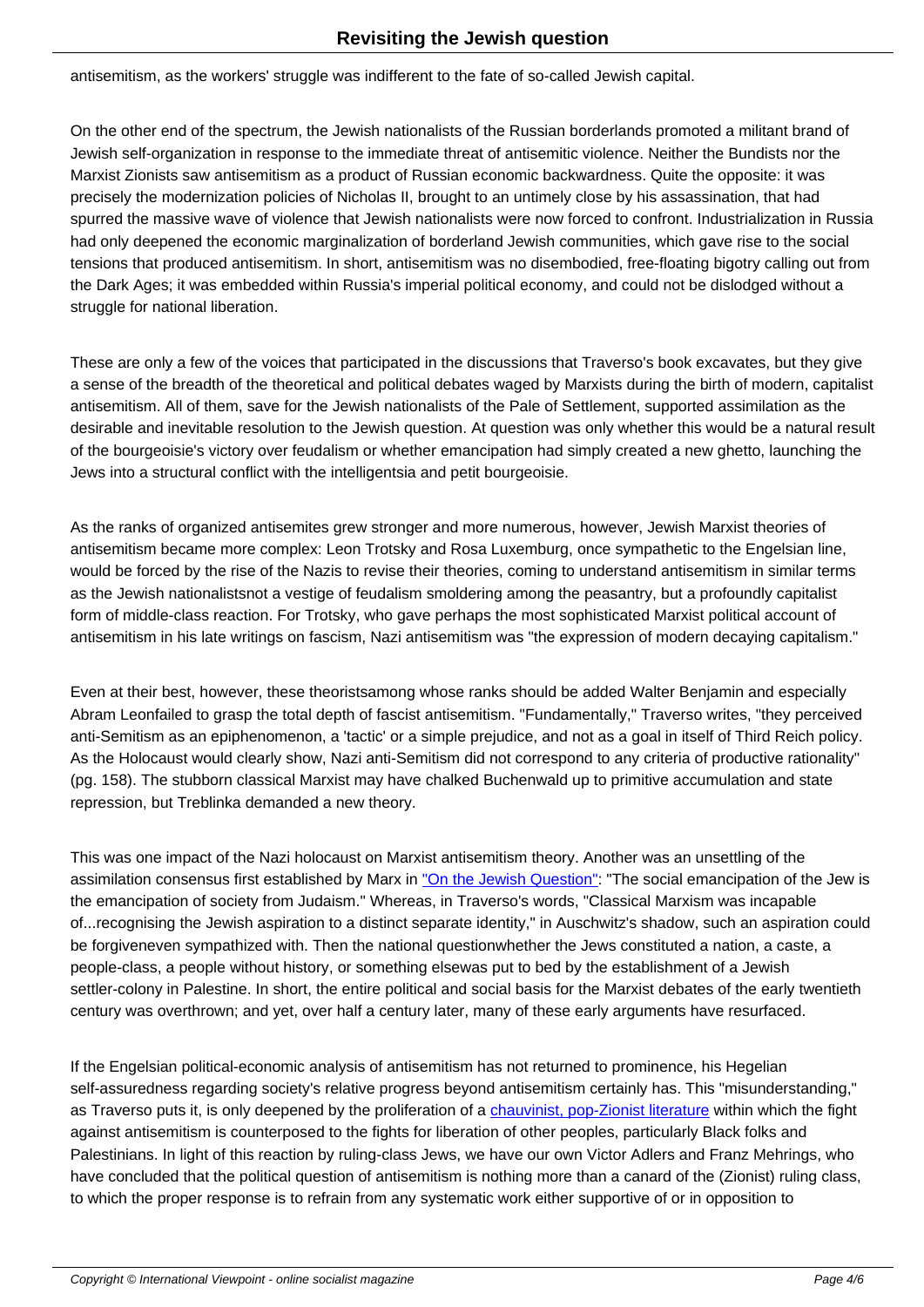antisemitism. But we also have our own Rosa Luxemburgs, holding the line in a less complicit fashion that "for the disciples of Marx and for the working class a Jewish question as such does not exist" (pg. 10). And slowly but surely, our Vladimir Medems are emerging, who apply the later Marxists' structural analyses of the roots of capitalist antisemitism in a more or less modern, anti-racist, and anti-fascist response to organized antisemitism.

The reason for this return to prehistoric perspectives on the Jewish question (prehistoric in the sense that they emerged prior to the historical experiences that form the basis of any serious Marxist appraisal of antisemitism under capitalism) is the same reason why so many talented, turn-of-the-century Jewish Marxists accommodated to an essentially class reductionist analysis of anti-Jewish oppression: "The emphasis on assimilation...essentially concealed a constant attempt to suppress the Jewish Question" (pg. 9). For many Marxists, particularly Jewish Marxists, Judaism appears as a political enemyeither the conservative, religious Judaism of the shtetl or else the Zionist "Blood and State Judaism" of today's North American, Israeli, and British Jewish communities. As Traverso suggests with the psychoanalytic metaphor of suppression, assimilationism is a problematic but powerful resolution to the contradiction posed by the Marxist's struggle against antisemitism, on the one hand, and her struggle against Judaism, on the other. The antisemite answers the Jewish Question with the negation of Judaism "as a 'social abstra[ction'"; the Marxist assimilati](https://doikayt.com/2017/10/20/a-spot-at-the-kotel-wont-save-us-a-crisis-in-american-judaism/)onist resolves it through the negation of Judaism as a concrete social object (pg. 221).

Marxism has struggled to confront the Jewish Question head-on precisely because it is so entwined with Jewishness including the heretical break with Judaism that characterized the political arcs of virtually every Jewish interlocutor in the Marxist antisemitism debates. Now, as at the turn of the century, Jewish Marxists have led the assimilationist charge then with critiques of "separatism" of which Trotsky accused the Bund, now by criticizing the "Holocaust-centric lens" of those Jews doing substantive organizing to combat antisemitism.

There is, of course, an alternative to both antisemitic and assimilationist answers to the Jewish Question. It is what [Trotsky proposed when](https://jewishcurrents.org/how-not-to-fight-antisemitism/) he wrote to the Jewish press in Mexico that "to work for international socialism means also to work for the solution of the Jewish question"-though his perspective, shaped as it was by the ongoing controversies over Zionism and the "bureaucratic farce" of Birobidzhan, was limited to territorialism. It is what the Jewish Labor Bund carried out in practice by investing tremendous resources into the cultural life of Ashkenazi Jewry, even as they continued to preach "neutralism" wi[th respect to the question of](https://www.marxists.org/archive/trotsky/1940/xx/jewish.htm) assimilation or non-assimilation.

These political traditions never realized their liberatory potential: the development of the politics of Jewish liberation-that is, a Marxist politics advocating not a negation of Judaism, but a redemption of the Jews-was cut short with the lives of its practitioners at Auschwitz, and has yet to be taken back up. Traverso laments the fact that "In the post-war period, Marxists have produced some remarkable analyses of Zionism but...the available literature on the history of Jewish socialism...represents an ethnic revival (the rediscovery of a cultural identity by the Jewish community of the Diaspora) rather than a re-appropriation by the left of a segment of its history" (pg. 10). He laments because with mass antisemitic movements plaguing the streets of the United States, England, Belgium, Norway, Germany, France, Ukraine, and Hungary, to name a few, a re-appropriation of the politics of Jewish socialism by the Left is precisely what is needed.

Traverso's book is, above all else, a corrective to the prevailing naivety that assimilation can solve, or already has solved, the Jewish question. It is a reminder that in the absence of proactive liberatory movements, "history [can] be a march towards catastrophe as well as progress" (220-1). But in confronting the current wave of antisemitism, we have the benefit of historical experience: Trotsky and Leon can be our starting place, not the culmination of our work.

Source: Tempest